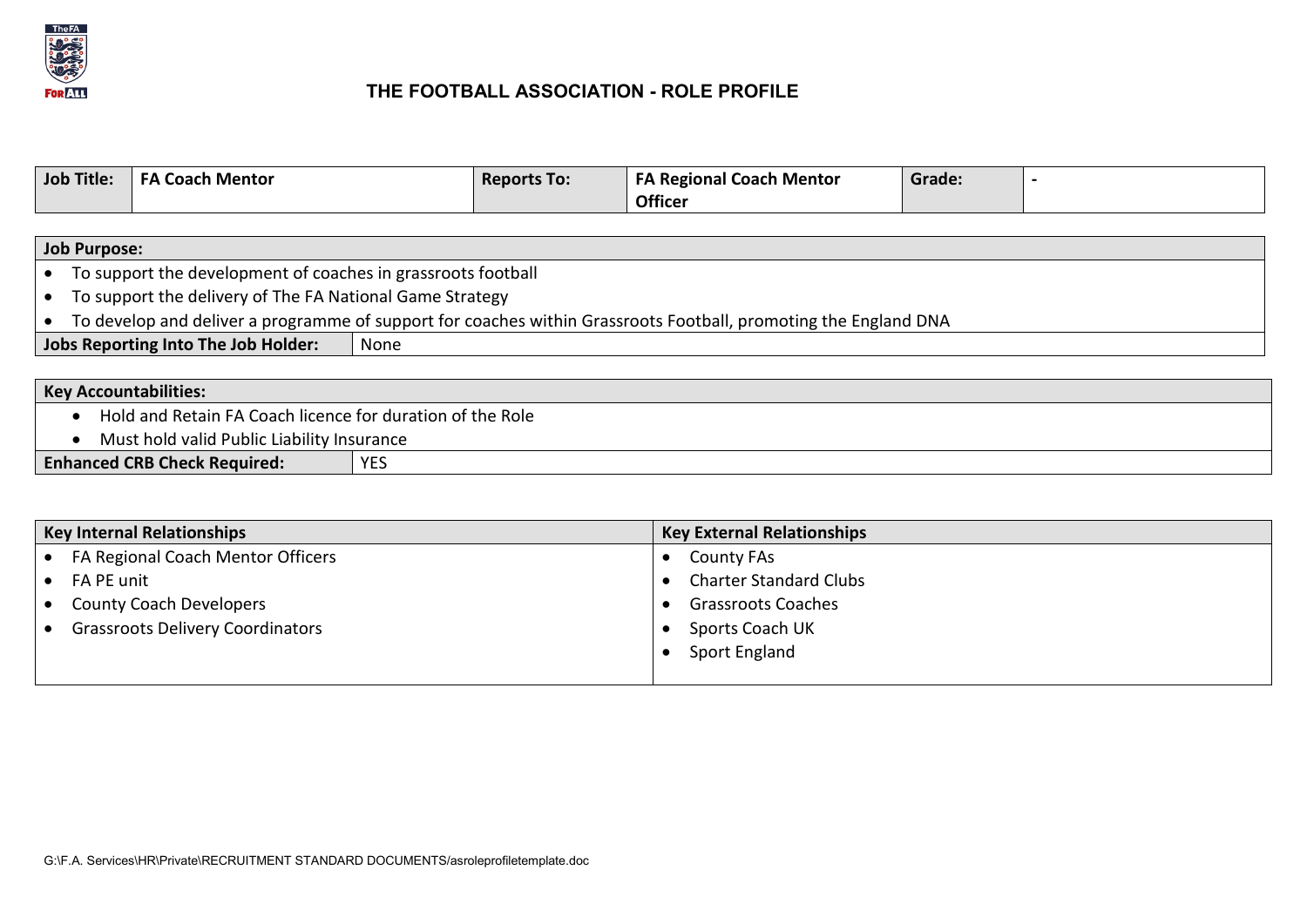

## **THE FOOTBALL ASSOCIATION - ROLE PROFILE**

## **WHAT IS NEEDED TO CARRY OUT THE ROLE?**

| Person Specification (Key Skills And Experience Required): Essential                                                                                                                                                                                                                                                                                                                                                                                                                                                                                                                                                                                                                                                             | Person Specification (Key Skills And Experience Required): Desirable                                                                                                                                                                               |
|----------------------------------------------------------------------------------------------------------------------------------------------------------------------------------------------------------------------------------------------------------------------------------------------------------------------------------------------------------------------------------------------------------------------------------------------------------------------------------------------------------------------------------------------------------------------------------------------------------------------------------------------------------------------------------------------------------------------------------|----------------------------------------------------------------------------------------------------------------------------------------------------------------------------------------------------------------------------------------------------|
| New FA Level 2 (August 2016 onwards) or FA Level 2 (prior August 2016)<br>with Youth Modules 1 & 2<br>FA Mentoring Adults Course<br>Understanding of FA LTPD model and England DNA<br>Knowledge and understanding of the reflective practitioner<br>Experience of undertaking a Mentoring role<br>Minimum of 5 Years' experience of coaching in football across a range of<br>age groups<br>Understanding of how a grassroots club operates<br>Full driving licence<br>Modern, progressive approach to coaching and learning<br>Management and leadership skills<br>Commitment to the development of excellence and the promotion of<br>lifelong learning<br>Ability to respond to the developmental needs of individual coaches | Knowledge and understanding of Football and coach development<br>Experience of working and supporting coach development<br>Working towards UEFA B<br>Experience of mentoring coaches within grassroots football<br>Formal mentoring qualifications |

| Knowledge, Skills, Attributes required: | Level required:                      |
|-----------------------------------------|--------------------------------------|
| Coaching environments                   | Check against competencies and PRIDE |
| Matchday environments                   |                                      |
| <b>Grassroots Football</b>              |                                      |
| How people learn                        |                                      |
| Reflection skills                       |                                      |
| Needs Analysis                          |                                      |
| Observation skills                      |                                      |
| Providing feedback                      |                                      |
| Questioning                             |                                      |

G:\F.A. Services\HR\Private\RECRUITMENT STANDARD DOCUMENTS/asroleprofiletemplate.doc